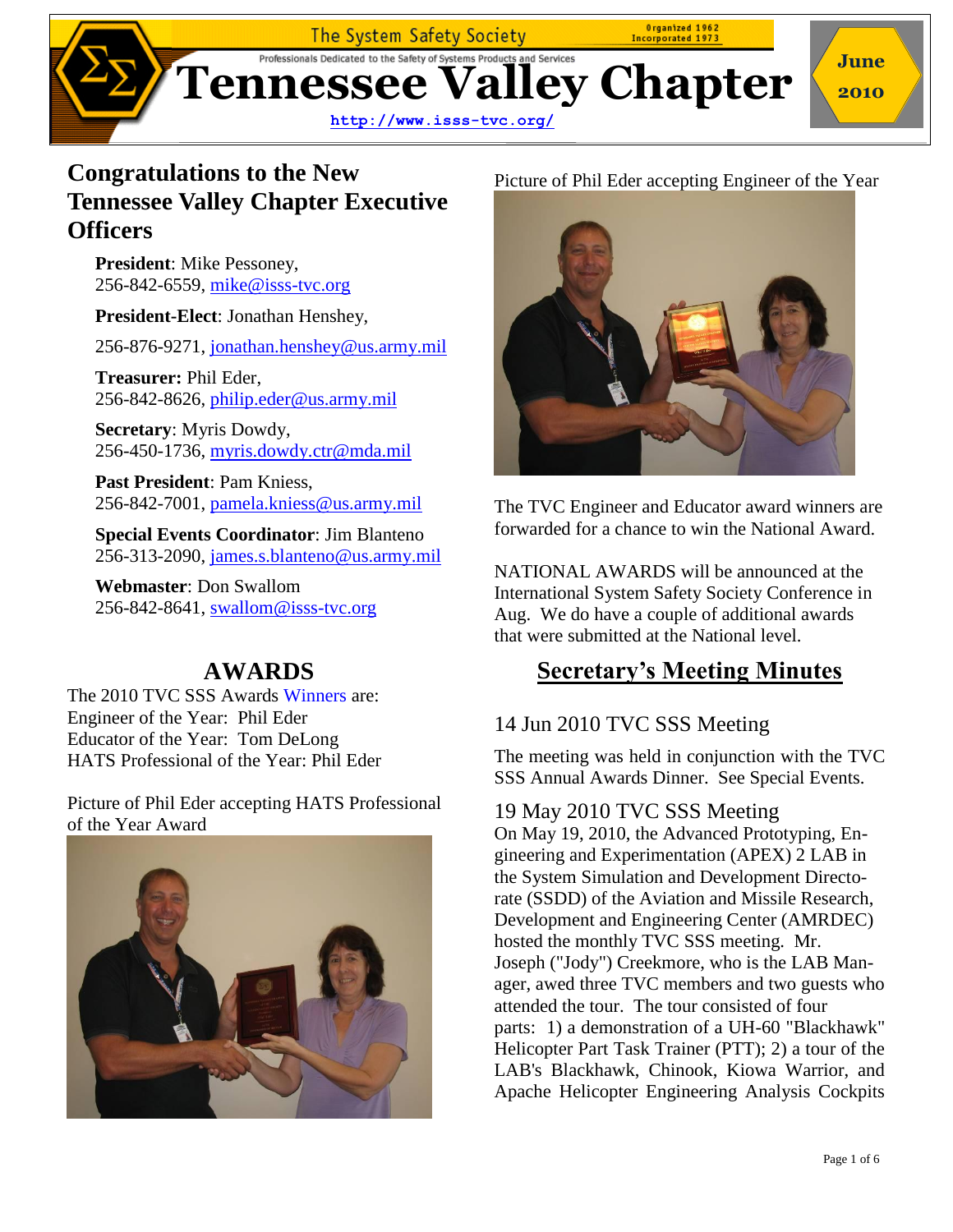

(EACs) that the LAB uses for rapid prototyping for pre-Milestone A and Milestone B Decisions for the

Aviation PEO; 3) flight time for the TVC members in the LAB's Battlefield Highly Immersive Virtual Environment (BHIVE) - a smaller LAB where EACs are set-up in front of a 180 x 70 degree arched screen for Army Operational Pilots to fly combat missions to test potential upgrades in the crew station environment over DTED terrain; and 4) a tour of the LAB's Observation Room (OR) where streaming audio and video of the crew members flying in the BHIVE, as well as parallel displays of what the crewmembers see inside and outside the cockpit, are presented on a wide screen for material developers and Human Factors Engineers (HFEs) to observe and analyze.

#### 21 Apr 2010 TVC SSS Meeting

Mr. Stan Hamilton presented a very informative brief on Software Safety of Medical Devices to 25 members and 7 guests. Thank you to APT Research for providing the facility, pizza and drinks. The Apr Newsletter will be sent out the first of the week - it highlights nominations for TVC Chapter offices are open until 1 May. The Awards Committee is working on TVC and National Awards. Awards presented in the TVC Chapter are normally Engineer of the Year, Professional Development, Educator of the Year, and Manager of the Year. These are also open at the national level, and the awards committee submits our chapter winners in for the national awards. Information on the Minnesota conference is included in the newsletter. May  $11<sup>th</sup>$  and  $12th$  is the NASA/Army forum, and it's free. You have to sign up on the web site and select the sessions that you want to attend.

Mr. Pessoney has scheduled a tour of the APEX lab for the 19 May meeting. Attendees who do not have a government badge will need to provide information by the  $17<sup>th</sup>$  to allow for visitor request for access to Redstone Arsenal. Phil Eder provided the financial status. Jim Blanteno discussed the winners of the Moon buggy Race. The winner of the high school award was Romania and the winner of the college award was UAH. Stan Hamilton hig-

hlighted several high profile software safety investigations that he was involved in. Medical devices follow the same basic safety analysis process that other system safety analyses follow. Of particular interest was the picture of a typical emergency room with the huge number of interfaced electronic monitoring and control systems available for use. Safety issues were collected into several types (interface errors, use errors, resource depletion, database problems…) with real life examples of errors provided for each type. Both the complexity of the medical device field and the range of safety issues that have been assessed were presented.

## **Vice President's Corner**

21 Jul 2010 meeting will be held at APT Research. The Aug meeting will be held in conjunction with the 28Th International System Safety Society Conference in Minneapolis, Minnesota

### **Special Events Corner**

The 14 June 2010 TVC SSS Meeting was held in conjunction with a special event, the TVC SSS Annual Award Dinner. Held at LeAnn's restaurant in Huntsville, AL. Dr. Elliot Marcus, a medical doctor practicing internal medicine in the Huntsville, AL area for many years shared his perspective on hazards to personal safety. Both medical and accident risks were considered and related to the age group of the individual. A comparison of the perception of Public Health and System Safety was proposed with both functions providing substantial benefits but gaining little credit since contributions from both areas are measured in numbers and statistics rather than personalized to individuals.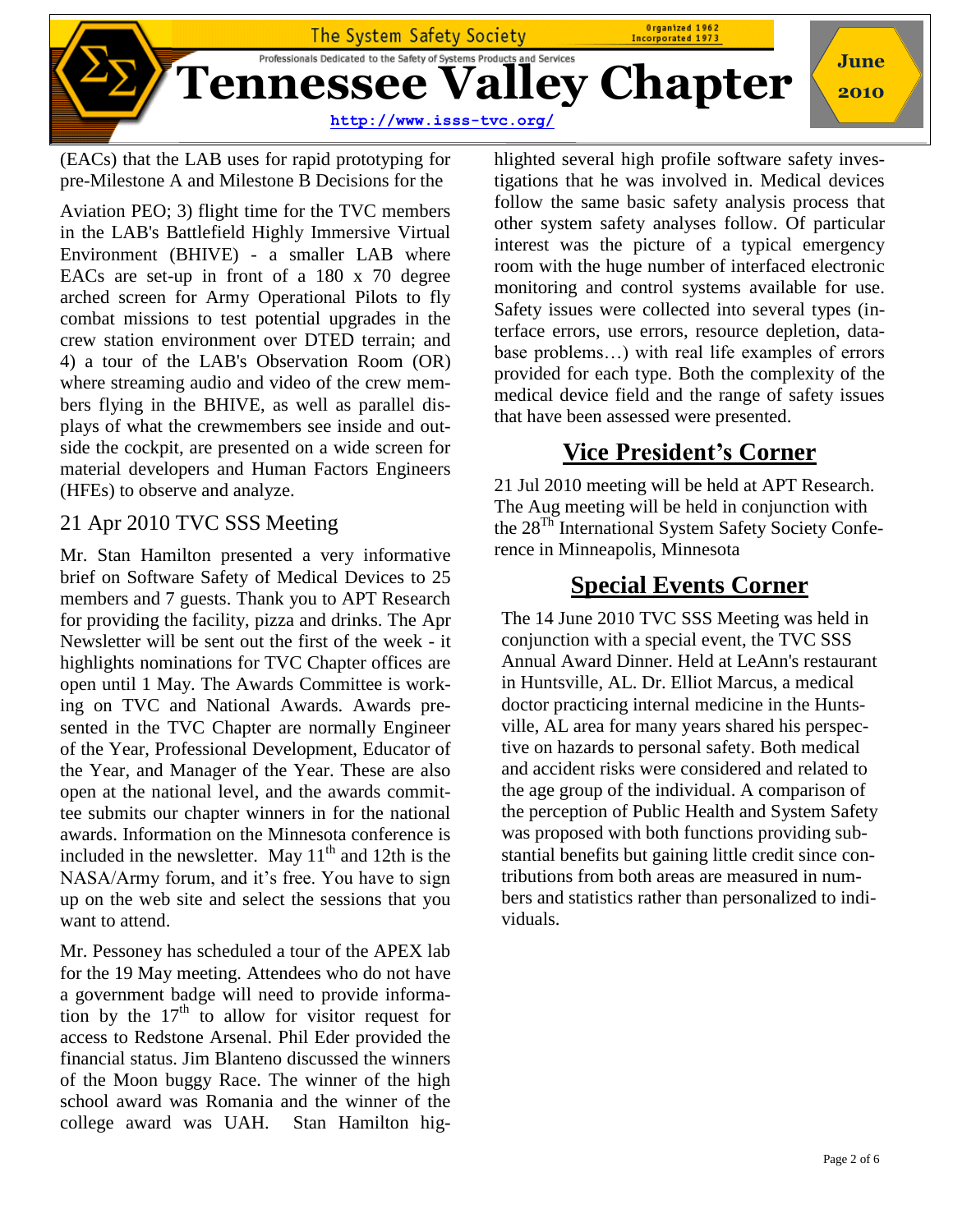

#### **New President of TVC SSS As of 1 July 2010 Mike Pessoney and Faye Chassay**



# **President Elect Jonathan Henshey & wife Kimberly**



### **Past President Pam Kniess and husband Dan**



# **Award Dinner Speaker**





### **Bill Christian**



### **Bill Edmonds and wife Denise**

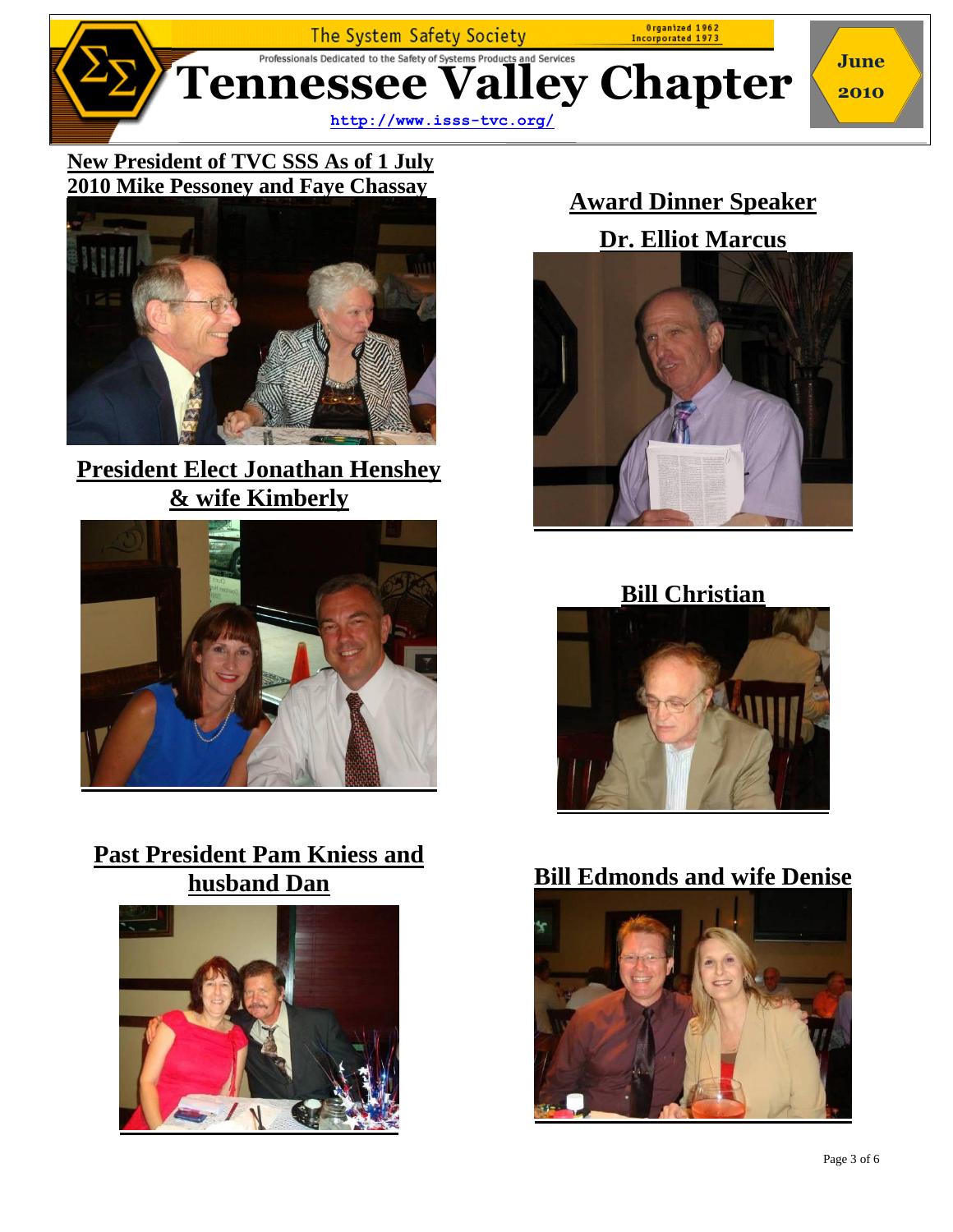

# **Bill Pottratz and wife Kathy**



# **Tiare Yim and husband Mike Connolly**



# **Walt Whitacre**



### **Jonathan and Kimberly Henshey greet Nina Donath**



### **Herb Shivers**



**Monica & Steve Applbaum**

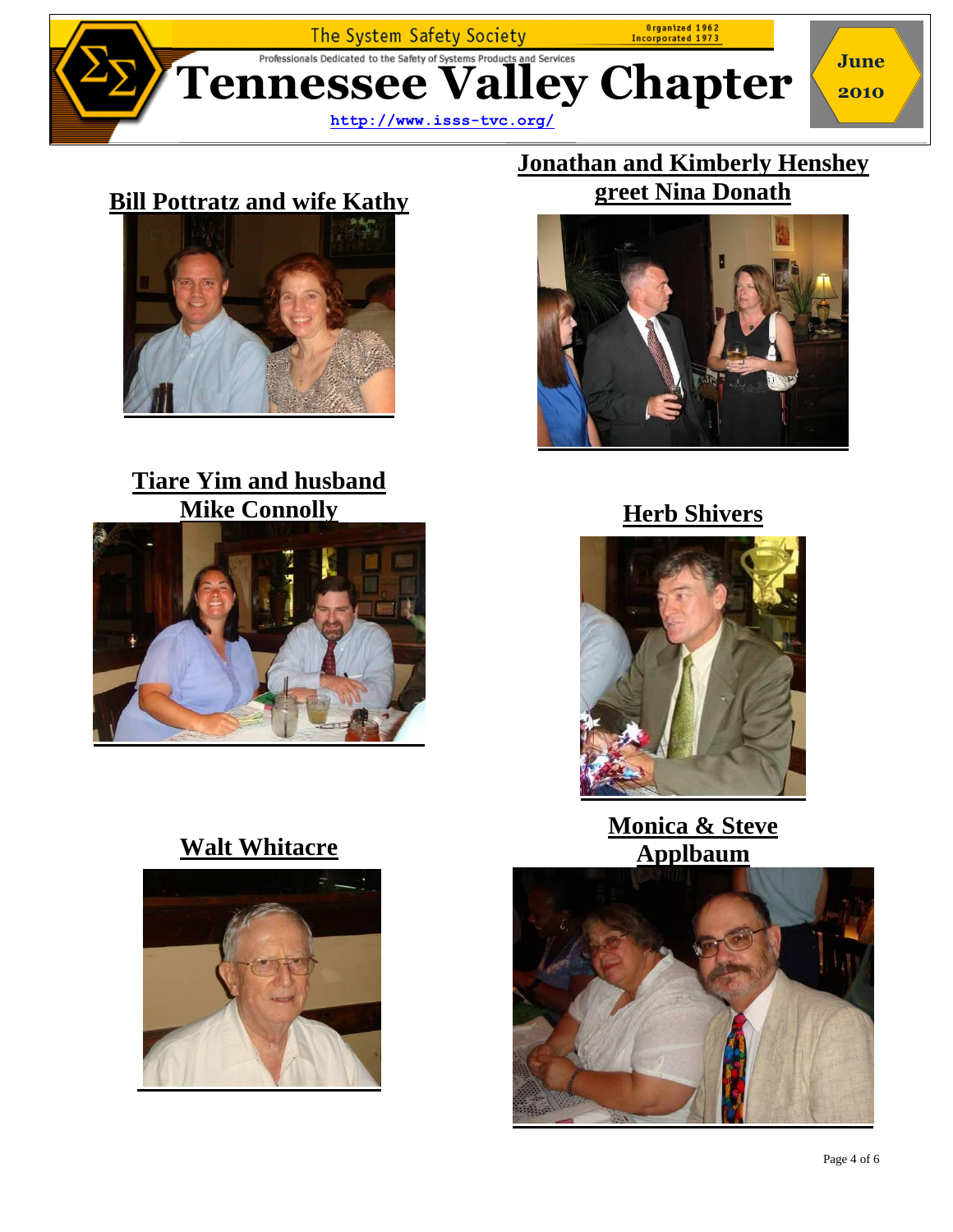

### **Nina Donath, Louise & Gary Braman, John Livingston**



**Don & Sheree Swallom** 





## **Greg & Lesa Naindenko**





### **2010 International System Safety Society Conference**

The 28th International System Safety Conference (ISSC) brings practitioners and foremost thoughtleaders of the system safety discipline together for an exchange of ideas, knowledge and experiences in Minneapolis, Minnesota. The conference will be held in the beautiful **[Hyatt Regency Hotel](http://minneapolis.hyatt.com/hyatt/hotels/index.jsp)** in downtown Minneapolis. The conference theme, "Building Bridges to a Safer Future," embodies the principle that system safety is the key to creation of safer systems, services and products for the future. The conference will emphasize topics to en-